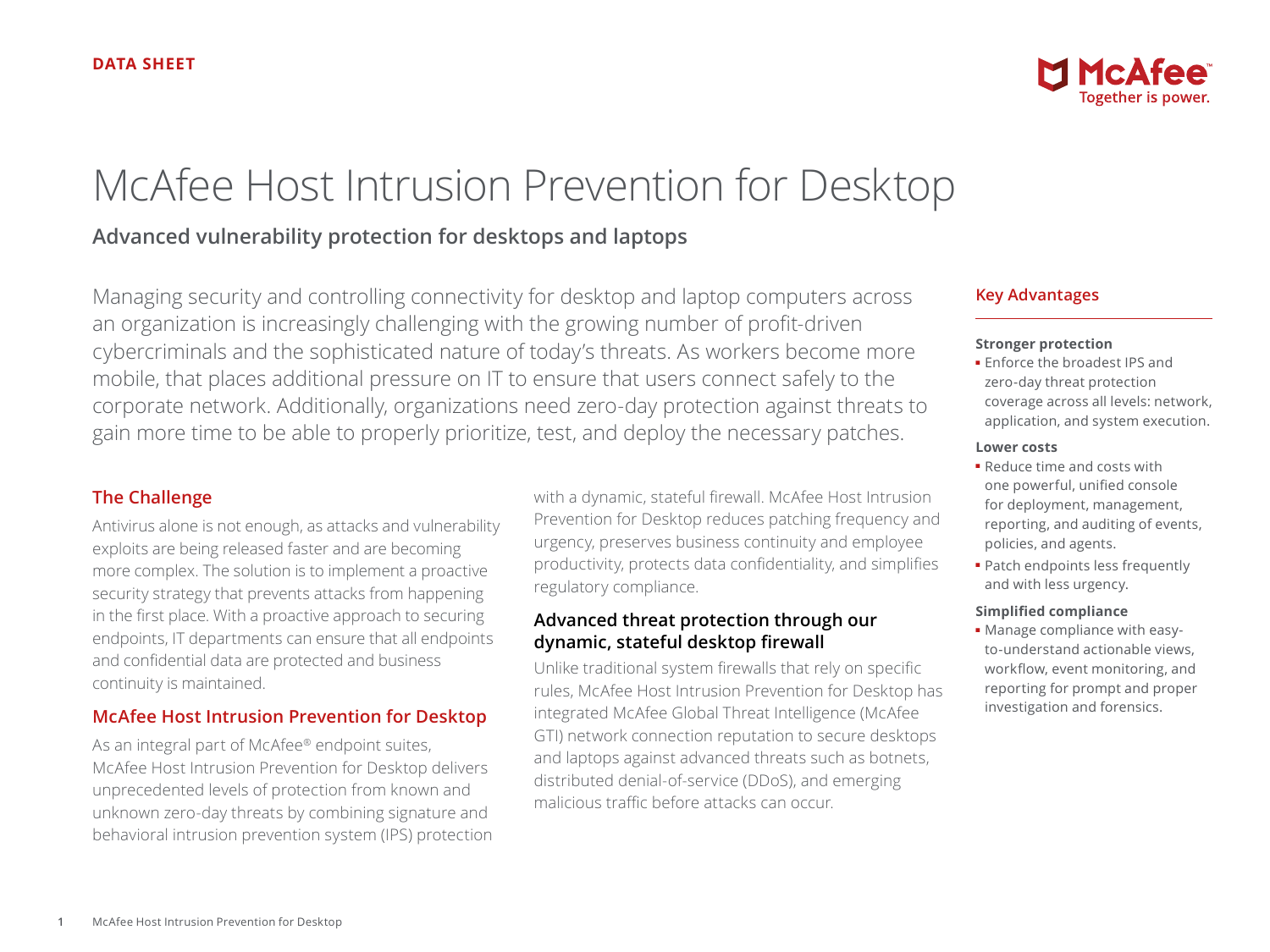#### **DATA SHEET**

With the increase in advanced threats, McAfee GTI offers one of the most sophisticated protection services you can deploy. Additional firewall features, such as application and location policies, further safeguard laptops and desktops especially when they are not on the corporate network.

# **Apply operating system and application patches less frequently, less urgently, and on your own schedule**

A large percentage of exploits are released as early as three days after disclosure of the vulnerabilities. Yet, for many organizations, it may take up to 30 days to test and deploy patches for all endpoints. McAfee Host Intrusion Prevention for Desktop bridges the security gap, while making the patching process easier and more efficient.

- McAfee Host Intrusion Prevention for Desktop defends against zero-day exploits and unpatched vulnerabilities. Protection is provided against both Microsoft and Adobe vulnerabilities.
- Vulnerability shielding automatically updates signatures to protect endpoints against attacks resulting from exploited vulnerabilities.
- Signature updates can be automatically and regularly downloaded for protection assurance.

# **Endpoints are no longer vulnerable during startup**

Laptops and desktops are vulnerable during startup because the security policies have not yet been enforced. During this vulnerable startup time, endpoints could be subject to network-based attacks and security services could be disabled. McAfee Host Intrusion Prevention for Desktop blocks attacks from occurring during this vulnerable window with firewall and intrusion prevention system (IPS) startup protection.

- Startup firewall protection allows only outbound traffic during startup until the complete firewall policy has been enforced.
- Startup IPS protection prevents our security services from being disabled during startup until the complete IPS policy has been enforced.

## **Simplified and streamlined management**

Creating and maintaining multiple firewall and IPS policies is necessary in a large organization but is usually tedious and time-consuming. McAfee Host Intrusion Prevention for Desktop policy and IPS catalogs streamline that process, allowing you to create and maintain multiple firewall and IPS policies that can be applied to different groups of users and reused as needed.

## **System Requirements**

#### **Supported operating systems**

- Windows 10
- Windows 8.1
- Windows 8
- Windows 7 SP1, 32 or 64-bit: Business, Enterprise, Ultimate
- Windows Embedded Standard 7 SP1, 32 or 64-bit
- Windows Vista 32 or 64-bit: Business, Enterprise, Ultimate
- Windows XP Professional 32-bit
- Windows XP Professional for Embedded Systems 32-bit
- Windows XP Embedded 32-bit